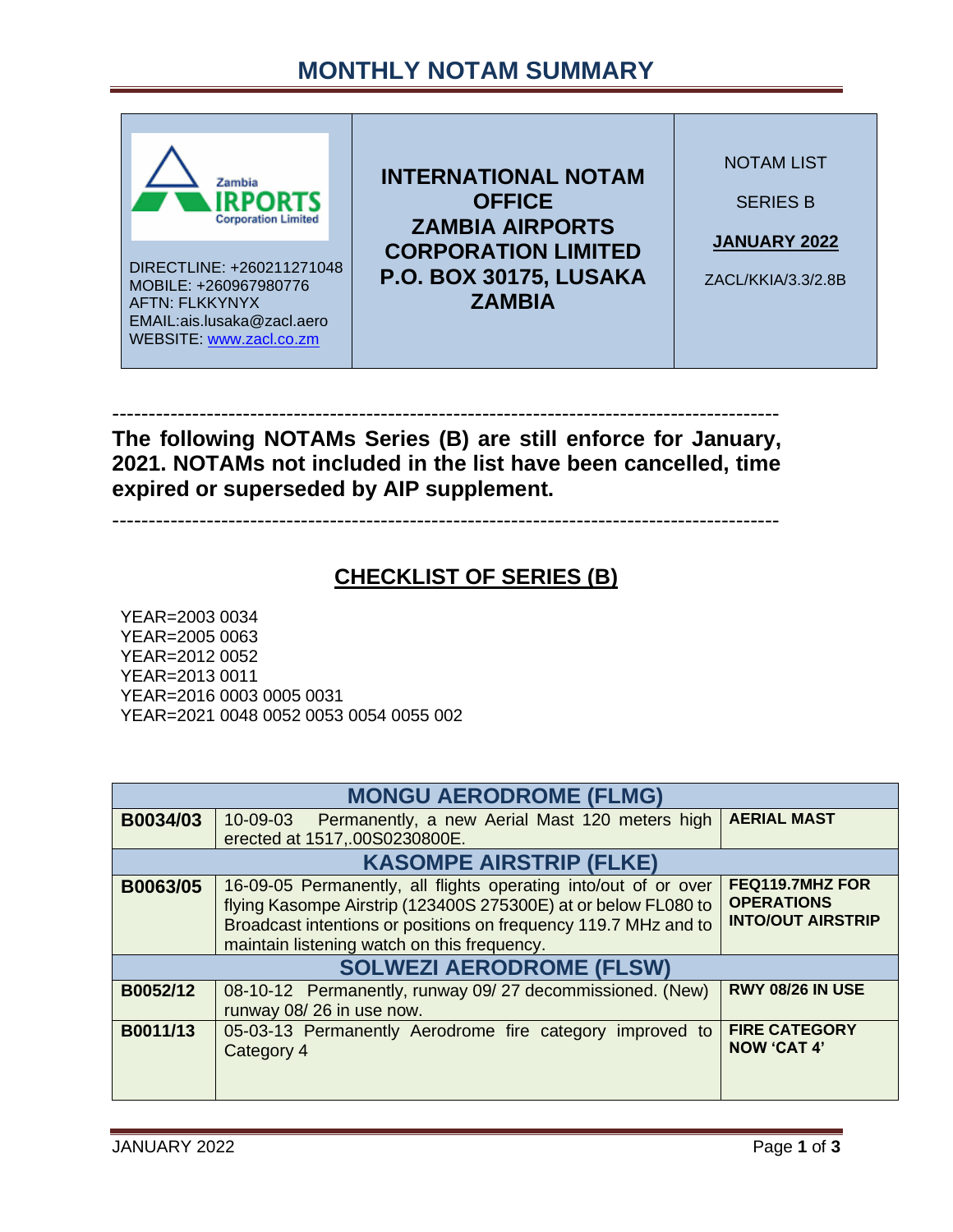# **MONTHLY NOTAM SUMMARY**

| B0055/21                                  | 21-12-21 until 23-03-22 Due to COVID -19 Aerodrome hours of         | <b>CHANGED HORS OF</b><br><b>OPERATIONS</b>   |  |  |
|-------------------------------------------|---------------------------------------------------------------------|-----------------------------------------------|--|--|
|                                           | service changed to 0600-1500 UTC                                    |                                               |  |  |
| B0002/22                                  | 10-01-22 until 10-04-22 A gully erosion of 20 meters deep by 20     | <b>GULLY EROSION</b>                          |  |  |
|                                           | meters wide and 300 meters long has developed 300 meters west       |                                               |  |  |
|                                           | of threshold RWY08. Pilots to exercise caution when landing and     |                                               |  |  |
|                                           | taking off on RWY26                                                 |                                               |  |  |
| <b>KASAMA AERODROME(FLKS)</b>             |                                                                     |                                               |  |  |
| B0003/16                                  | Permanently with immediate effect Immigration and<br>$15 - 01 - 16$ | <b>IMMIGRATION AND</b>                        |  |  |
|                                           | Customs offices now available.                                      | <b>CUSTOMS</b><br><b>AVAILABLE</b>            |  |  |
| B0052/21                                  | 20-12-21 until 20-03-22 Aerodrome flight information service and    | <b>AFIS HOURS OF</b>                          |  |  |
|                                           | Aeronautical fixed telecommunication network service hours of       | <b>OPERATIONS</b>                             |  |  |
|                                           | operation are Monday to Friday from 0600UTC to 1100UTC and          |                                               |  |  |
|                                           | 1200UTC to 1500UTC. Public Holidays, Sundays and Saturday           |                                               |  |  |
|                                           | on request due to one man roster.                                   |                                               |  |  |
| B0053/21                                  | 20-12-21 until 20-03-22 Work in progress at Kasama Aerodrome.       | <b>WORK IN</b>                                |  |  |
|                                           | Pilots to exercise caution when landing and taking off.             | <b>PROGRESS</b>                               |  |  |
|                                           | <b>CHIPATA AERODROME(FLCP)</b>                                      |                                               |  |  |
| B0005/16                                  | 29-02-16 Permanently fire cover upgraded to CAT 4.                  | <b>FIRE COVER NOW</b><br>"CAT4"               |  |  |
| B0054/21                                  | 21-12-21 until 21-03-22, Aerodrome flight information service and   | <b>AFIS HOURS OF</b>                          |  |  |
|                                           | Aeronautical fixed telecommunication network service hours of       | <b>OPERATIONS</b>                             |  |  |
|                                           | operation are Monday to Friday from 0600UTC to 1100UTC and          |                                               |  |  |
|                                           | 1200UTC to 1500UTC. Public Holidays, Sundays and Saturday           |                                               |  |  |
|                                           | on request due to one man roster.                                   |                                               |  |  |
| <b>MBALA AIRPORT(FLBA)</b>                |                                                                     |                                               |  |  |
| B0031/16                                  | 23-10-16 Permanently, Mbala airport open to civilian aircraft.      | <b>MBALA AIRPORT</b><br><b>OPEN TO PUBLIC</b> |  |  |
| <b>AIP Amendment</b><br>001/2008          |                                                                     |                                               |  |  |
| <b>AIRAC AIP Supplement</b><br>012/2021   |                                                                     |                                               |  |  |
| <b>AIP Supplement</b><br>017/2021         |                                                                     |                                               |  |  |
|                                           |                                                                     |                                               |  |  |
| <b>AIC</b><br><b>Series A</b><br>014/2021 |                                                                     |                                               |  |  |
| <b>AIC</b><br>003/2021<br><b>Series B</b> |                                                                     |                                               |  |  |

| <b>Checklist of AIP Suppléments in force</b> |                                     |  |
|----------------------------------------------|-------------------------------------|--|
| <b>YEAR=2004</b>                             | 001                                 |  |
| <b>YEAR=2011</b>                             | 002                                 |  |
| <b>YEAR=2013</b>                             | 003                                 |  |
| <b>YEAR=2014</b>                             | 002 003 004 005                     |  |
| <b>YEAR=2015</b>                             | 002 005 006                         |  |
| <b>YEAR=2016</b>                             | 004                                 |  |
| <b>YEAR=2017</b>                             | 001                                 |  |
| <b>YEAR=2018</b>                             | 001 003 004                         |  |
| <b>YEAR=2020</b>                             | 001 002 004 005 006 007 010 011 013 |  |